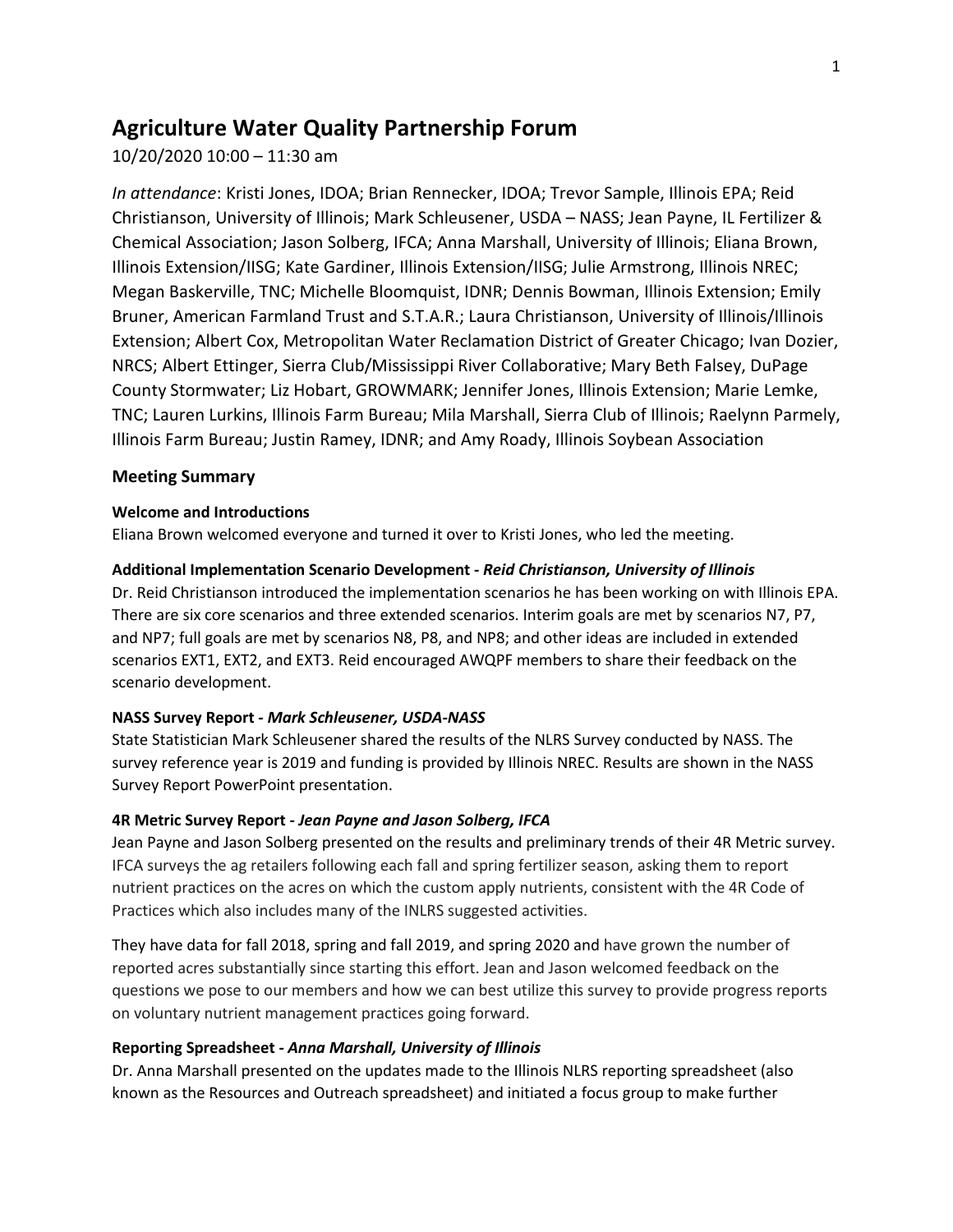improvements. If you have any questions, you can reach out to Dr. Anna Marshall at [amarshll@illinois.edu.](mailto:amarshll@illinois.edu)

#### **Next Steps**

The NLRS Partnership Workshop is Friday, November  $6<sup>th</sup>$ . Register at go.illinois.edu/nlrs.

Provide feedback on implementation scenarios t[o IllinoisNLRS@gmail.com](mailto:IllinoisNLRS@gmail.com) by end of business on Friday.

### **Meeting Minutes**

## **Welcome and Introductions**

Eliana Brown and Illinois Department of Agriculture Deputy Director Kristi Jones welcomed everyone to the meeting.

### **Additional Implementation Scenario Development -** *Reid Christianson, University of Illinois*

Dr. Reid Christianson from the University of Illinois Department of Crop Sciences has developed additional implementation scenarios for meeting the Illinois NLRS goals.

For some background, the scenarios are needed to reflect interim goals, which are a 15% reduction in nitrate loss and a 25% reduction in total phosphorus loss. He aligned the scenarios with available data sources, included point source reductions, and used the practice efficiencies identified in the David et al (2014) science assessment. The 2011 benchmark period is used as a starting point, so additional acres needed are from 2011. He also incorporated "practical maximum" values to limit over-use of best management practices (BMPs). Information sources vary, as bioreactor and wetland maximum was suggested by David et al. (2014), nitrogen management (i.e. MRTN) is set at all corn acres, and cover crops are after Kladivko (2014). The nitrogen management practices are specific. For example, moving from fall-applied N to spring-applied N. Before getting into the scenarios, Reid emphasized that he is looking for input from the AQWPF members. The scenarios are drafts and he needs input on practice feasibility (reality), whether the number of acres suggested is appropriate, and if additional scenarios may be needed.

For a quick overview, there are six core scenarios and three extended scenarios. He used the naming convention from the original strategy, with letters N and P signifying nitrogen and phosphorus and numbers 7 and 8 signifying interim and full reduction goals, respectively. Interim goals are met by scenarios N7, P7, and NP7. Full goals are met by scenarios N8, P8, and NP8. The dollar amount is in billions. There are tables for each scenario, which Reid will walk through.

Each scenario includes a summary table and a practice-specific table. Scenario summary tables include N or P reduction (lbs), statewide N or P reduction (%), area impacted (acres), net equal annualized cost (EAC) (per acre), total net EAC (to the nearest \$1 million), EAC Savings (to the nearest \$1 million), and the number of practices involved.

The practice-specific table includes practice N or P efficiency (% reduction), treated area needed (acres), benchmark (~2011) treated area (acres), increased treated area needed (acres), adoption needed (%), maximum implementation (acres), statewide N or P reduction (%), statewide agricultural N or P reduction (%), and tracking sources. There are three columns with cost – far right is cost savings, middle is actual costs, and then net equal annualized cost is the total cost minus the cost savings. Reid thought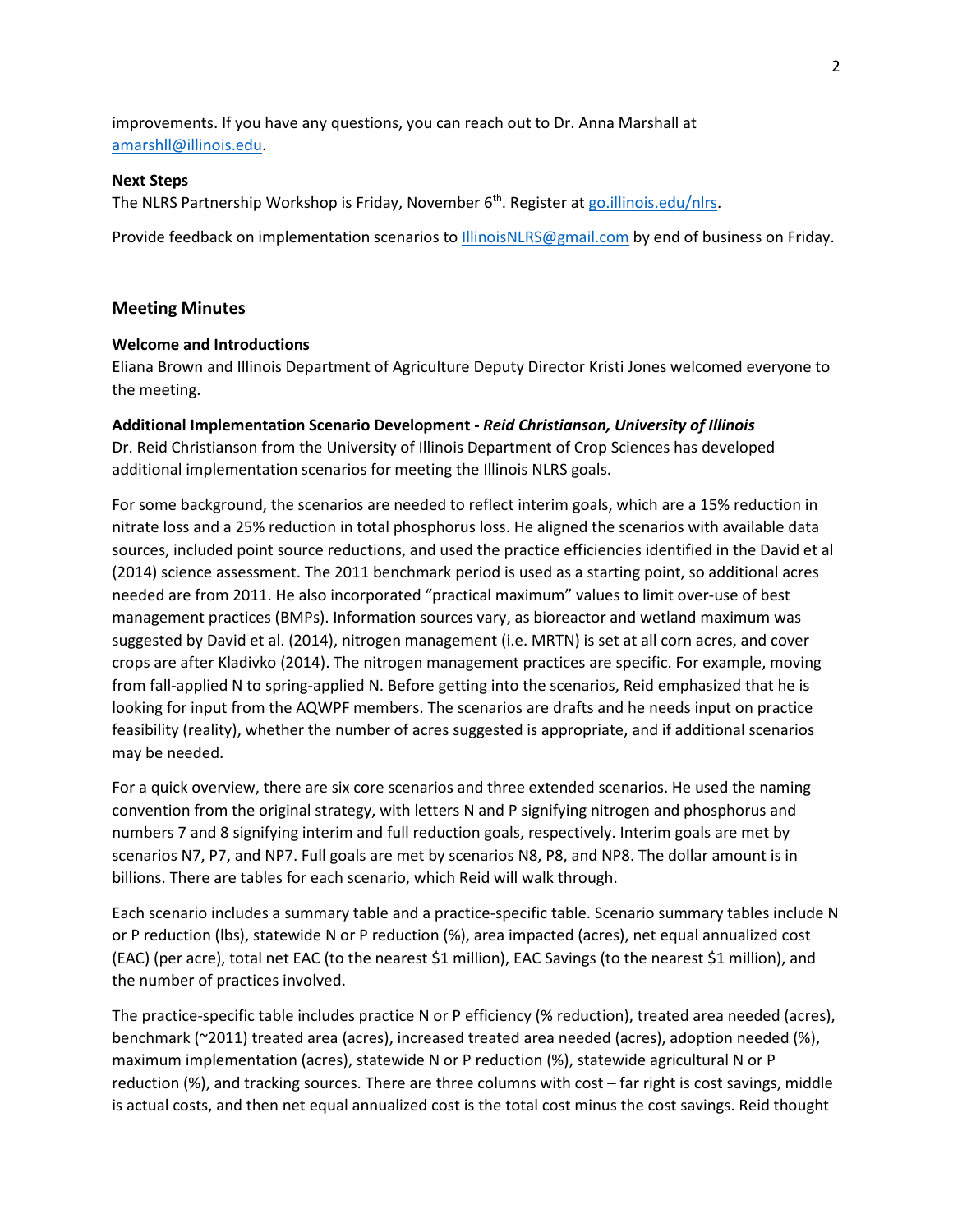it important to break these down for transparency purposes. Both tile-drained and non-tile drained acres contribute N to the system. For the specific practices associated with this scenario, the column on the left names the scenarios and then horizontal headers for the metrics. "Treated Area Needed" shows how many acres of that practice needed to meet the reduction goal. "Benchmark" is showing how many acres on the ground in 2011. "Increased Treated Area Needed" shows how many more acres are needed (from 2011). "Maximum Implementation Acres" is the ceiling, acres can't go any higher than that value. "Tracking Sources" highlight the data source to track those practices. The NLRS NASS Survey is frequently cited as the tracking source - it's a great source of information.

Scenario N7 meets the interim goal of 15% nitrate loss reduction statewide. To meet the 15% N loss reduction goal, a statewide agricultural N loss reduction of 16% was needed to make up for a lack of measure for stormwater. Reid would like to hear thoughts on that. Bioreactors have 100% implementation. There are many acres in 2011 following MRTN, we don't have a lot of room to grow there. This scenario has an agriculture EAC of \$257 million with an EAC savings of \$19 million.

Scenario P7 meets the interim goal of 25% P loss reduction. This scenario has an agriculture EAC of \$206 million and EAC savings of \$94 million.

Scenario NP7 meets the interim goals for both N and P loss reductions. This scenario has an agriculture EAC of \$257 million and EAC savings of \$114 million.

Scenario N8 meets the full 45% Nitrate loss reduction goal. This scenario has an agriculture EAC of \$1.48 billion and EAC savings of \$19 million.

Scenario P8 meets the full 45% Phosphorus loss reduction. This scenario has an agriculture EAC of \$1.76 billion and EAC savings of \$100 million. We are pushing here on the buffers as a gap-filling practice. We don't have a great source of data for buffers. If anyone has thoughts on data sources for buffers, please reach out to Reid.

Scenario NP8 meets both the N and P 45% loss reduction goals. This scenario has an agriculture EAC of \$1.87 billion and EAC savings of \$114 million. This is the all-in scenario, where everything meets the goals. This has 100% implementation of almost all practices. Bioreactors and wetlands were reduced a little bit for an economic benefit.

Extended scenarios include EXT1, EXT2, and EXT3. EXT1 shows detailed tillage categories. There is the potential to increase phosphorus loss reduction estimates. Distribute 6.3 million acres of conservation tillage from P8. If evenly distributed over reduced till, mulch till, and no-till, this would increase phosphorus loss reduction by 0.6%. If all are moved to no-till, this would increase phosphorus loss reduction by 2.9%. The Illinois Department of Agriculture's Tillage Transect Survey provides estimates of erosion to gauge effectiveness.

Scenario EXT2 is for saturated buffers. We don't have saturated buffers in our strategy, but if we're looking at implementing that at maximum level, we can take a 4.6% statewide N reduction.

Scenario EXT3 looks at conversion to perennial. We would need 14.4 million acres to meet that 45% P loss goal. All scenario tables follow for comparison.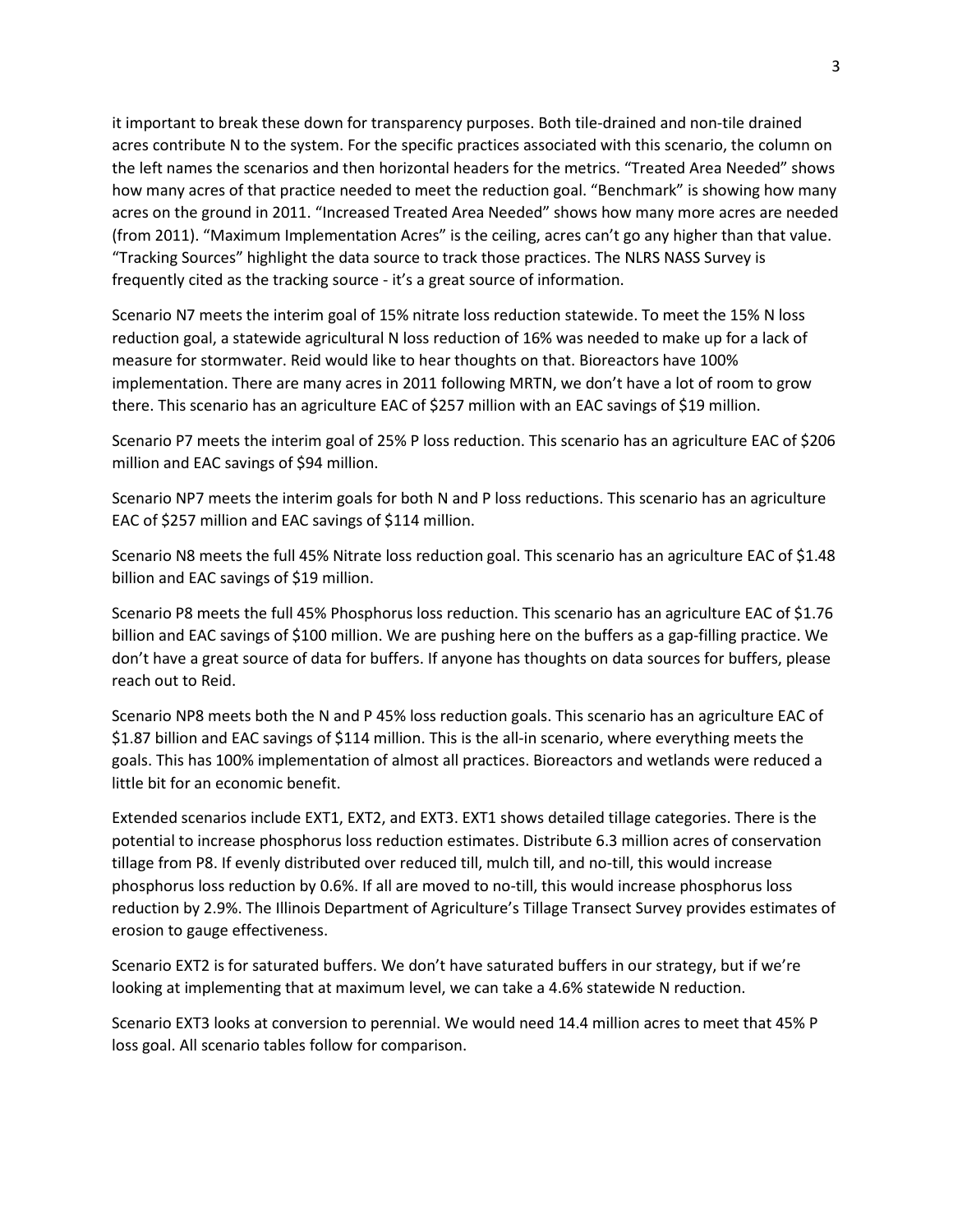#### **Discussion**

Albert Ettinger: Are you looking at livestock at all? This all assumes continued percentages of acreage in corn and beans?

Reid Christianson: This is looking at the status quo for ag. If 2020 has taught us anything, it's that things can change, so who knows.

Laura Christianson: Can you explain the savings? Who saves?

Reid Christianson: The individual farmer would save if they are reducing application rates. These are coarse numbers in terms of costs. If you are reducing your application rate, you'd be saving on purchasing fertilizer. Allocation of cost is hard to build into the scenarios, so keeping costs and savings separate highlights potential disconnects between the scenario and overall cost. I think this adds a level of transparency.

Amy Roady: Are there any other practices that were considered but not included?

Reid Christianson: Land use change was a big one. I didn't include that in the six scenarios, just in an extended one. The way we do business could change overnight, but the trend hasn't been that way, so a change that large in land use could be not realistic. An example would be the specific tillage practices rather than the conservation tillage bin.

Lauren Lurkins: How does our work on scenarios stack up to other states?

Reid Christianson: That's a good question and right now I don't have a definite answer. Iowa has been pretty proactive with their scenario development, but I don't know how our scenarios stack up.

AWQPF Member: Do costs just include the actual implementation costs of each practice? What might costs look like for the increased on the ground staff capacity needed to implement the strategies?

Reid Christianson: That's a great question. When I was at Iowa State University helping with their nutrient strategy, we made an explicit disclaimer about our costs. Just a note, these scenarios are not prescriptive in any way. When we look at putting together the biennial report, we can have a bar graph showing "here's what we might have needed to meet this particular scenario and here's what we have now." It's to show how we're progressing towards one hypothetical.

Kristi Jones: Thank you, Reid, for your presentation.

#### **NASS Survey Report** *- Mark Schleusener, USDA-NASS*

Mark Schleusener has worked at NASS for thirty years, including 29 years as an analyst and supervisor of analysts. He has served as State Statistician since November 2013 and contributed to communication and outreach and college recruiting. NASS provides timely, accurate, and useful statistics in service to U.S. agriculture.

The survey reference year is 2019. For sampling, we wanted cropland in between 100 and 5,000 acres and got 1,097 total farms in the sample. There were two mailings, in January 2020 with a follow-up in February for those who had not yet responded. We also called non-respondents in mid-April. All the funding was provided by NREC. For margins of error, for common items like cropland or tiled acres, one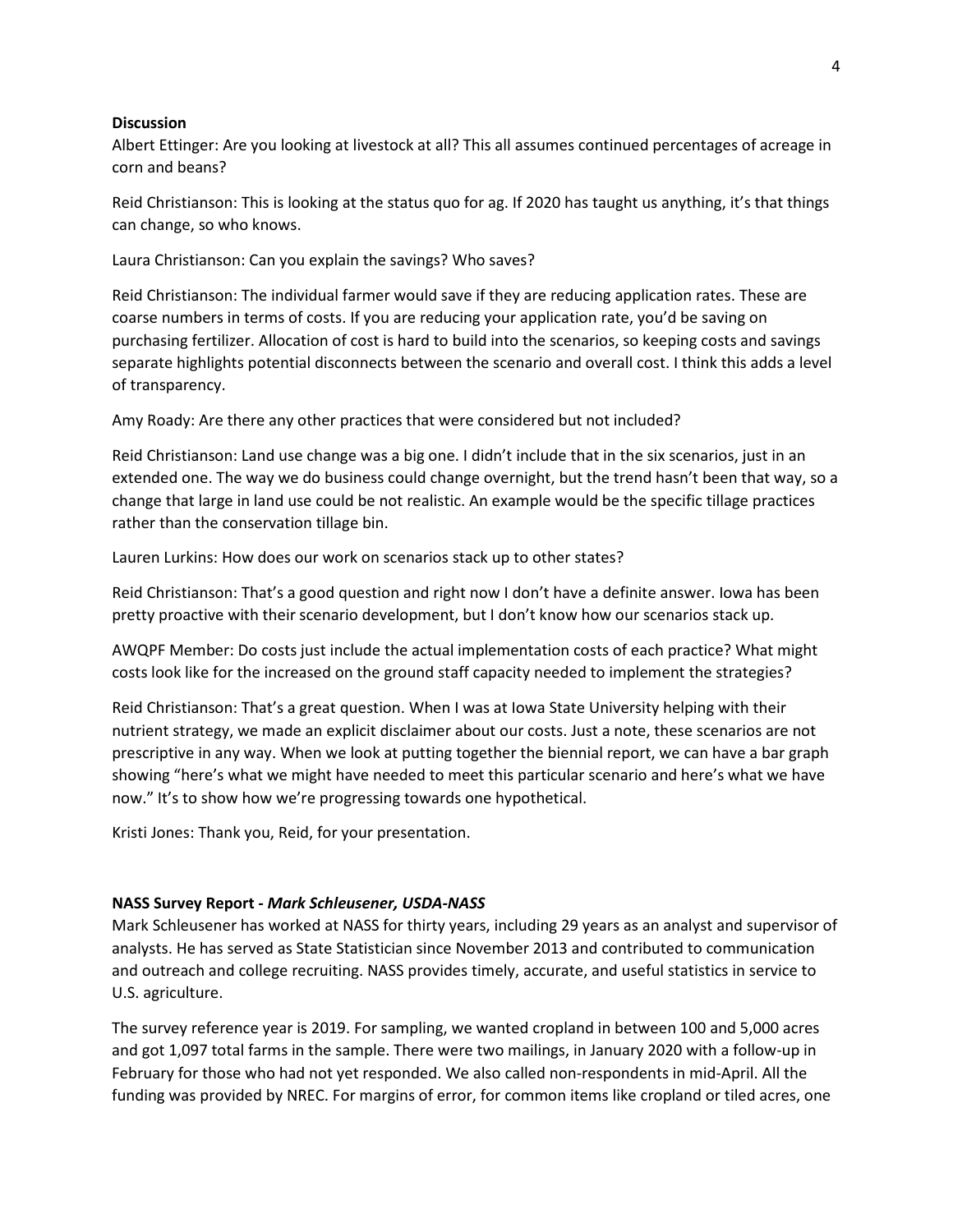standard error is less than 10%. For less common items like cover crops, one standard error is 20% or more. Some items, like bioreactors, are very rare and the margins of error are very large. The response rate has gotten better this year.

The Nitrogen Management Strategy asks about NASS corn planted acres and compares acres in 2017 to those in 2019. Acres where an MRTN strategy was used to determine application rates was 33% in 2017 and increased to 35% in 2019. Other industry-approved techniques were used on 69% of planted acres in 2017 and up to 70% in 2019. Fertilizer application strategies for corn on tiled acres: Farmers are doing a fair amount more spring applications now than in the past. We also look at non-tiled acres with the same questions.

These next questions are regarding fertilizer application strategies for corn on tiled acres. Fall/winter nitrogen was applied with a nitrification inhibitor on 32% of acres in 2017 and 14% in 2019. Spring nitrogen was applied with a nitrification inhibitor on 25% of acres in 2017 and 21% of acres in 2019. For fertilizer application strategies on non-tiled acres, fall/winter nitrogen was applied with a nitrification inhibitor on 9% of acres in 2017 and 5% of acres in 2019. Spring nitrogen was applied with a nitrification inhibitor on 9% of acres in 2017 and 20% of acres in 2019.

Mark noted that the following questions compare to the specific goals of the NLRS. Strategy 1 is fall/winter N was 50% or less of total N. This applied to 7% of acres in 2017 and 3% in 2019. Strategy 2 is fall/winter N was 0% of total N (all spring applications). This applied to 17% of acres in 2017 and 16% in 2019. Strategy 3 is less than 50% fall/winter applications, with remaining nitrogen applications split between pre-plant and side-dress applications. This applied to 16% of acres in 2017 and 18% of acres in 2019. There may be some limitations in how these questions are worded. In Strategy 1, if a farmer applied 51% of their N in fall or winter, then it doesn't count. Like in college, you don't get partial credit for a question – it's either right or wrong. Mark wondered if there's a way to establish ranges that could fit into a range of categories, saying it could help give statistics that are perhaps more meaningful.

Since 2011, farmers have reduced phosphorus applications on more than 7 million total acres. Mark thinks this may be due to variable rate applications and soil testing. Between 2017 and 2019, Illinois more than doubled soil testing acres. For cover crops, there was an increase as well. Illinois had about 1.5 million prevent plant acres last year.

The general knowledge questions show that about 55% of people are slightly or not at all knowledgeable about the Illinois NLRS. People are more familiar with cover crop management.

# **Discussion**

Julie Armstrong: Just to add some information, Mark and I have talked quite extensively about this question and Trevor and I have talked as well. As we go forward, we may need to rethink this question. Originally, when the survey was put together, we wanted it to line up exactly with the way that the strategy was written, which is great for us, but can be hard for farmers who don't have the strategy memorized. So we may need to clarify this question.

Mark Schleusener: Thank you, Julie, I think that's well said. We may need to reboot with our question design.

#### **4R Metric Survey Report -** *Jean Payne and Jason Solberg, IFCA*

Jean Payne and Jason Solberg presented on the results and preliminary trends of their 4R Metric survey.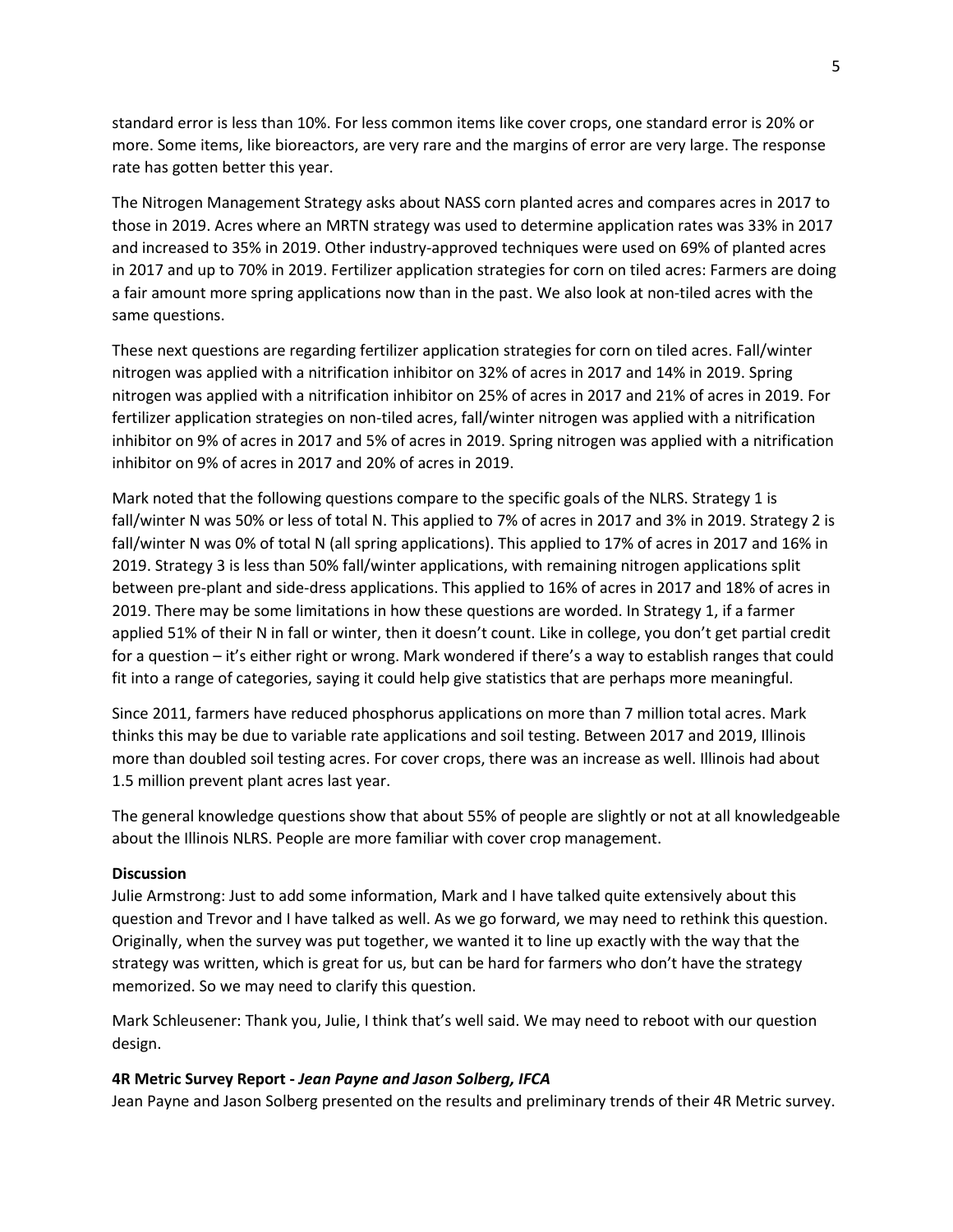IFCA surveys the ag retailers following each fall and spring fertilizer season, asking them to report nutrient practices on the acres on which they custom apply nutrients, consistent with the 4R Code of Practices, which also includes many of the NLRS suggested activities.

To date, IFCA has conducted four surveys, beginning in the fall 2018 fertilizer season. This report shows a comparison of the results received from two consecutive fall fertilizer seasons (fall 2018 and 2019) and two consecutive spring seasons (spring 2019 and 2020). IFCA uses SurveyMonkey and sent the survey to 650 retail members. Retailers can only answer to what they know was custom applied. They cannot account for all applications made on their customers' fields. They have grown the number of reported acres substantially since starting this effort. Jean and Jason welcomed feedback on the questions we pose to our members and how we can best utilize this survey to provide progress reports on voluntary nutrient management practices going forward.

Surveys are anonymous and are sent out after everything gets completed. Now that they have multiple years' worth of data, they can do some comparisons. Jason went through some results they have gathered. IFCA purposefully keeps the survey at about ten questions because people are taking time out of their busy schedules to complete it.

Starting with the fall results, they always ask for total acres. In 2019, they got over 14 million representative acres. They ask if retailers sell anhydrous ammonia and if they do, what percent of acres received it? The big difference in question three is because in fall 2018, there was a very narrow window to apply and in 2019, there was more opportunity to apply. Every year, Emerson Nafziger puts out a bulletin with a date saying it's safe to put on anhydrous ammonia. In 2018, 89% of acres were treated after that date and in 2019, 85% of acres were. Ideally, responses to question five to be 100% on nitrification inhibitors, but if they had asked that question in 2008 or 2009, the response would be about 50%, so there's been improvement. There was a drop off in questions six, seven, and nine.

The spring survey is only seven questions. The surveys in fall 2019 and spring 2020 have received significantly more responses, so that's promising. The second question can be confusing because the MRTN and Nitrogen Rate Calculator are essentially the same thing. To clarify, IFCA provided the rate that is the MRTN and Jean and Jason wondered if they would be better off telling survey responders what the recommended rate is? If it's falling within that range, that's what the NLRS is about – picking something within that range. So they have been trying to get more specific. Question four was about what percentage of acres received spring applied P.

Jean and Jason requested to let them know if there are any additional questions or information that they should be asking. However, they don't want to add so many questions that it would deter people from filling it out. Jason added that he would like to keep the questions as they are for one more year to see a comparison across three years.

#### **Discussion**

General AWQPF Responses:

Great point, Jean.

Agree on that point Jean. I think using the range would give us a better insight

In the NASS survey we ask about awareness of MRTN so we can still measure that aspect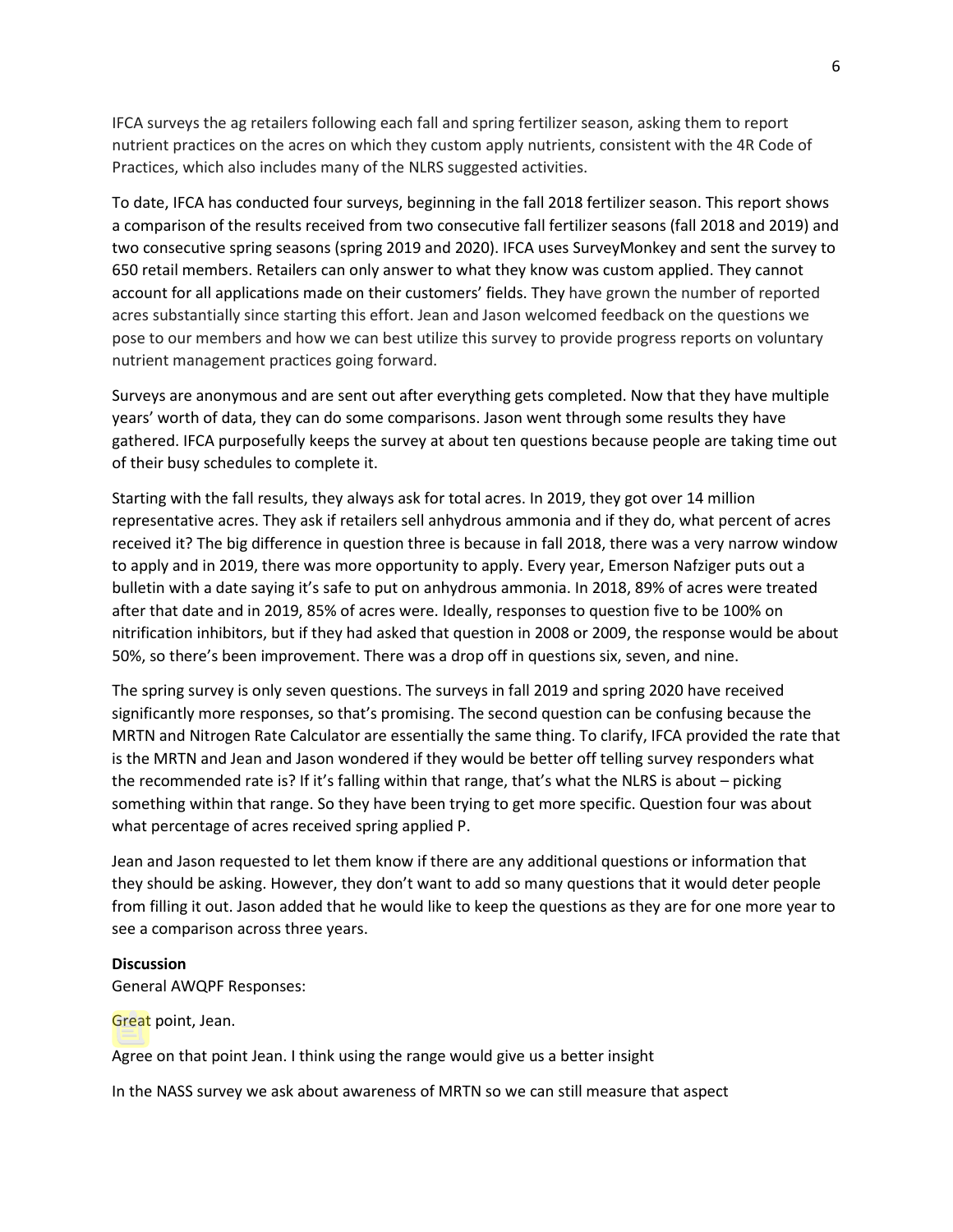Yes, I like the approach of using specific ranges of N / acre.

Mila Marshall: I am interested in understanding if those that answered the fall survey are the same people who filled out the spring

Jean Payne: Mila, I would surmise to say the answer is yes to that, the same folks at ag retail are responding. Usually the person in charge of agronomy at the facility. Also, we don't fall apply nitrogen in southern Illinois.

Mila Marshall: Thank you for clarifying that. What I was trying to ask is whether you can tie Retailer A fall responses to Retailer A spring responses. Can we connect retailers to their responses to see if there's a potential connection?

Mark Schleusener: Do you have a good feel for your "coverage" in northern vs central vs southern Illinois?

Jean Payne: Yes, the one thing we did is provided a map from the nitrogen rate calculator. So they could identify which county they are in. So we could ask what region they are reporting from.

Lauren Lurkins: I am wondering if we could add something on cover crops. I am aware of many ag retailers who help farmers make those management decisions, and perhaps that would be great to add here to watch that continue to grow.

Jean Payne: Yes, after two full crop years, we are interested in seeing other aspects. Even if they're not involved in planting the cover crops, they would be knowledgeable about them from helping terminate.

Mila Marshall: Thanks! So valuable to know.

Lauren Lurkins: Thanks!

Eliana Brown: Thank you, Jean and Jason!

Mila K. Marshall: This was great!

Megan Baskerville: Thanks, Jean and Jason. Lots of insight!

## **Reporting Spreadsheet -** *Anna Marshall, University of Illinois*

Dr. Anna Marshall presented on the updates made to the Illinois NLRS reporting spreadsheet (also known as the Resources and Outreach spreadsheet).

Updates include the addition of the Funded Programs category in the Staff and Financial tab and the addition of the Funded Research and Publications/Outreach Tools categories to the Outreach tab. Virtual events should be entered under their respective categories in normal years (i.e. Virtual field days would be entered under "Field Days," a webinar would be entered under "Presentations," etc.). If an activity is not covered in one of the existing categories, please add it to "Additional Activities" at the end of the Outreach tab.

The spreadsheet should be returned to Kate Gardiner at [kgardin2@illinois.edu](mailto:kgardin2@illinois.edu) or [IllinoisNLRS@gmail.com.](mailto:IllinoisNLRS@gmail.com) If you have any questions, don't hesitate to reach out to Dr. Anna Marshall at [amarshll@illinois.edu.](mailto:amarshll@illinois.edu) Anna encouraged AWQPF members interested in improving the spreadsheet to join her for a focus group.